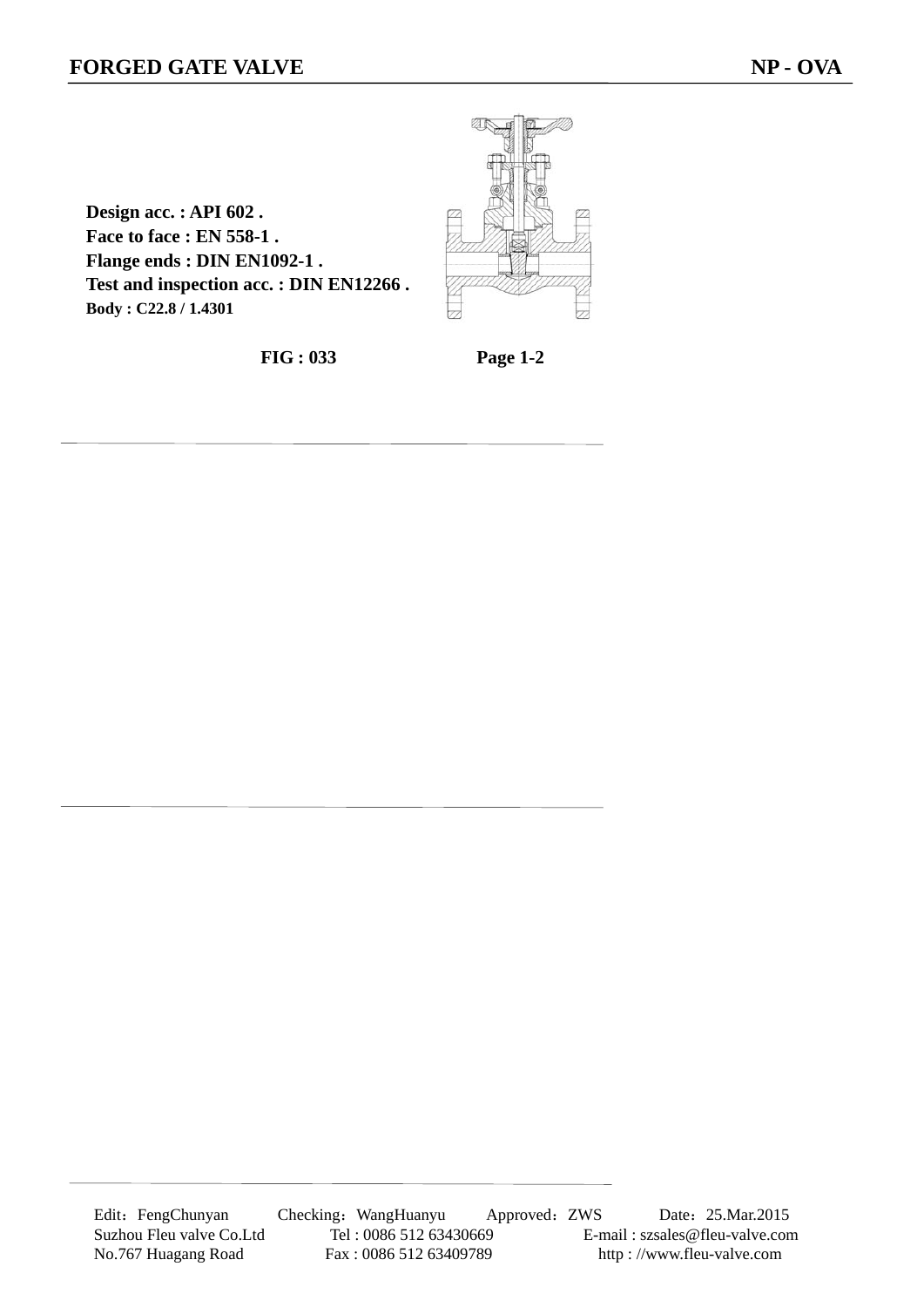## FORGED GATE VALVE NP - OVA 033



| FIG.    | <b>Class</b> | <b>Material</b>   | Range            |
|---------|--------------|-------------------|------------------|
| 142.033 | 10           | C <sub>22.8</sub> | DN15-DN50        |
| 143.033 | 16           | C22.8             | <b>DN15-DN50</b> |
| 222.033 | 10           | 1.4301            | <b>DN15-DN50</b> |
| 223.033 | 16           | 1.4301            | $DN15-DN50$      |

**Design acc. : API 602 . Face to face : EN 558-1. Flange ends : DIN EN1092-1 . Test and inspection acc. : DIN EN12266.** 

| NO.          | Part          | <b>Material</b>               |                                  |  |  |  |  |
|--------------|---------------|-------------------------------|----------------------------------|--|--|--|--|
|              |               | FIG. 142.033 / 143.033        | FIG.222.033 / 223.033            |  |  |  |  |
| $\mathbf{1}$ | Body          | C <sub>22.8</sub>             | 1.4301                           |  |  |  |  |
| $\mathbf{2}$ | Seat          | 1.4021                        | 1.4301                           |  |  |  |  |
| 3            | Wedge         | 1.4021                        | $1.4301 + STL$                   |  |  |  |  |
| 4            | Stem          | 1.4006                        | 1.4301                           |  |  |  |  |
| 5            | Bonnet gasket | Spirl wounded graphite+1.4301 | Spirl wounded graphite $+1.4301$ |  |  |  |  |
| 6            | Bonnet        | C <sub>22.8</sub>             | 1.4301                           |  |  |  |  |
| 7            | Packing       | Flexible graphite $+s.s.wire$ | Flexible graphite $+s.s.wire$    |  |  |  |  |
| 8            | Packing       | Flexible graphite             | Flexible graphite                |  |  |  |  |
| 10           | Gland         | 1.4021                        | 1.4301                           |  |  |  |  |
| 11           | Eyebolt       | G                             | A <sub>2</sub>                   |  |  |  |  |
| 12           | Gland flange  | C22.8                         | 1.4301                           |  |  |  |  |
| 13           | Nut.          | YK                            | A2                               |  |  |  |  |
| 15           | Stem nut      | 1.4006                        | 1.4006                           |  |  |  |  |
| 16           | Handwheel     | A197                          | A197                             |  |  |  |  |
| 17           | Lock nut      | YK                            | A <sub>2</sub>                   |  |  |  |  |
| 18           | Bolt          | G                             | A <sub>2</sub>                   |  |  |  |  |

### **Dimension List**

| PN | DN | L   | H1  | H <sub>2</sub> | d  | W   | A   | B   | C   | T  | f | $n-\Phi$ |
|----|----|-----|-----|----------------|----|-----|-----|-----|-----|----|---|----------|
| 10 | 15 | 130 | 137 | 153            | 15 | 100 | 45  | 65  | 95  | 16 | 2 | $4 - 14$ |
|    | 20 | 150 | 137 | 153            | 20 | 100 | 58  | 75  | 105 | 18 | 2 | $4 - 14$ |
|    | 25 | 160 | 164 | 185            | 25 | 125 | 68  | 85  | 115 | 18 | 2 | $4 - 14$ |
|    | 32 | 180 | 195 | 222            | 32 | 160 | 78  | 100 | 140 | 18 | 2 | $4 - 18$ |
|    | 40 | 200 | 208 | 240            | 40 | 160 | 88  | 110 | 150 | 18 | 3 | $4 - 18$ |
|    | 50 | 230 | 238 | 279            | 50 | 180 | 102 | 125 | 165 | 18 | 3 | $4 - 18$ |
| 16 | 15 | 130 | 137 | 153            | 15 | 100 | 45  | 65  | 95  | 16 | 2 | $4 - 14$ |
|    | 20 | 150 | 137 | 153            | 20 | 100 | 58  | 75  | 105 | 18 | 2 | $4 - 14$ |
|    | 25 | 160 | 164 | 185            | 25 | 125 | 68  | 85  | 115 | 18 | 2 | $4 - 14$ |
|    | 32 | 180 | 195 | 222            | 32 | 160 | 78  | 100 | 140 | 18 | 2 | $4 - 18$ |
|    | 40 | 200 | 208 | 240            | 40 | 160 | 88  | 110 | 150 | 18 | 3 | $4 - 18$ |
|    | 50 | 230 | 238 | 279            | 50 | 180 | 102 | 125 | 165 | 18 | 3 | $4 - 18$ |

Edit : FengChunyan Checking : WangHuanyu Approved : ZWS Date : 25.Mar.2015 Suzhou Fleu valve Co.Ltd Tel : 0086 512 63430669 E-mail : szsales@fleu-valve.com No.767 Huagang Road Fax : 0086 512 63409789 http : //www.fleu-valve.com  $-1-$